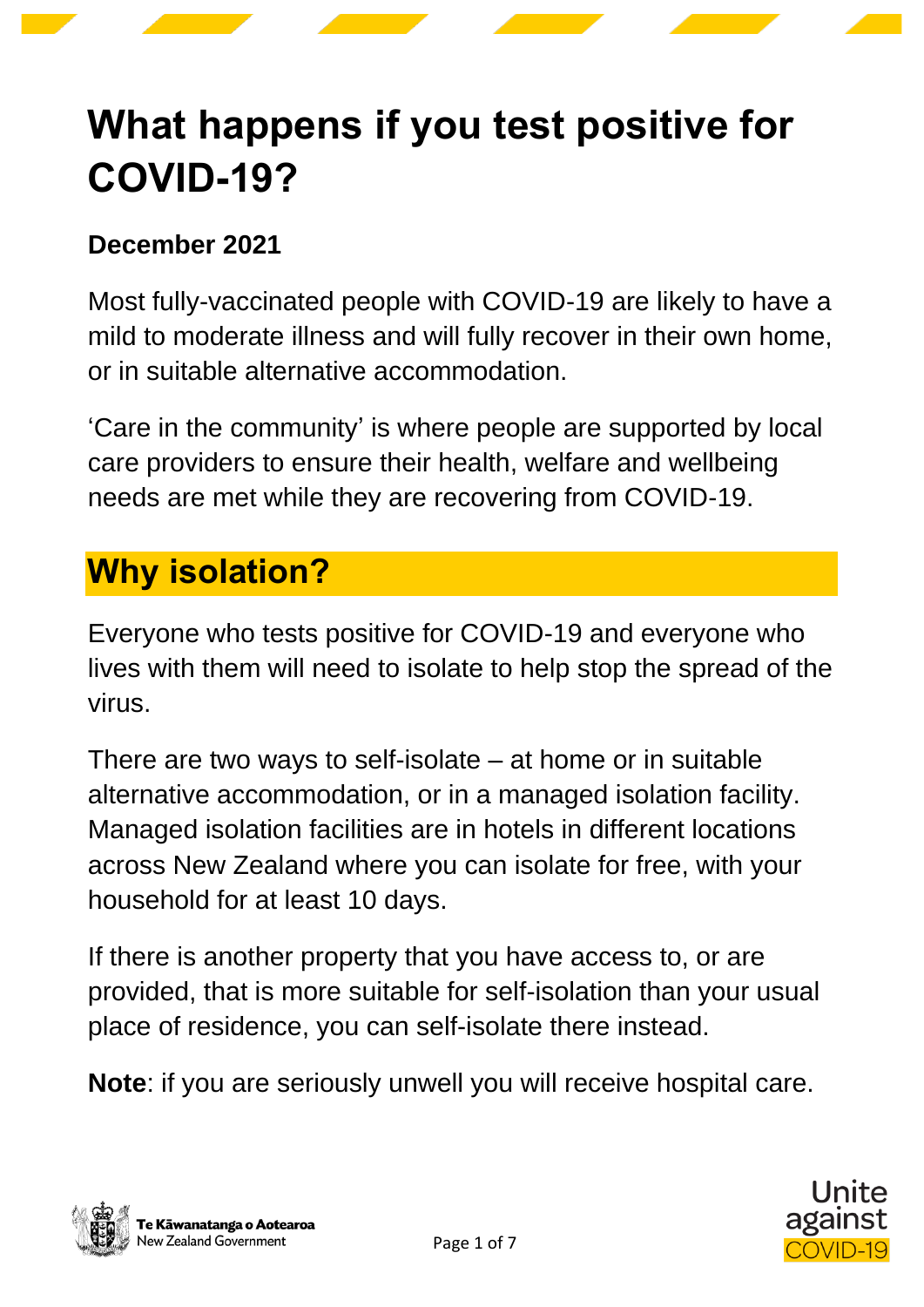#### **Isolating at home**

When you test positive for COVID-19 you will need to isolate in your home or in suitable accommodation for at least 10 days while you recover from COVID-19.

Everyone else in your home must isolate for at least 10 days while the COVID-19 positive person is recovering, and will be advised if further isolation is required beyond that.

### **While isolating**

Do not:

- leave the place where you are isolating:
- go to work, school or public places;
- **go on public transport or use taxis;**
- go out to get kai and medicine;
- have visitors in your home except for health or community workers who are providing essential care to you or someone in your household;
- go to a vaccination appointment. If you have a vaccination appointment scheduled either ring the booking line or go online to change your appointment;
- $\blacksquare$  go out in a public place to exercise only exercise at home.

Where possible, ask whānau or friends to shop for you, but do not bring them into the house.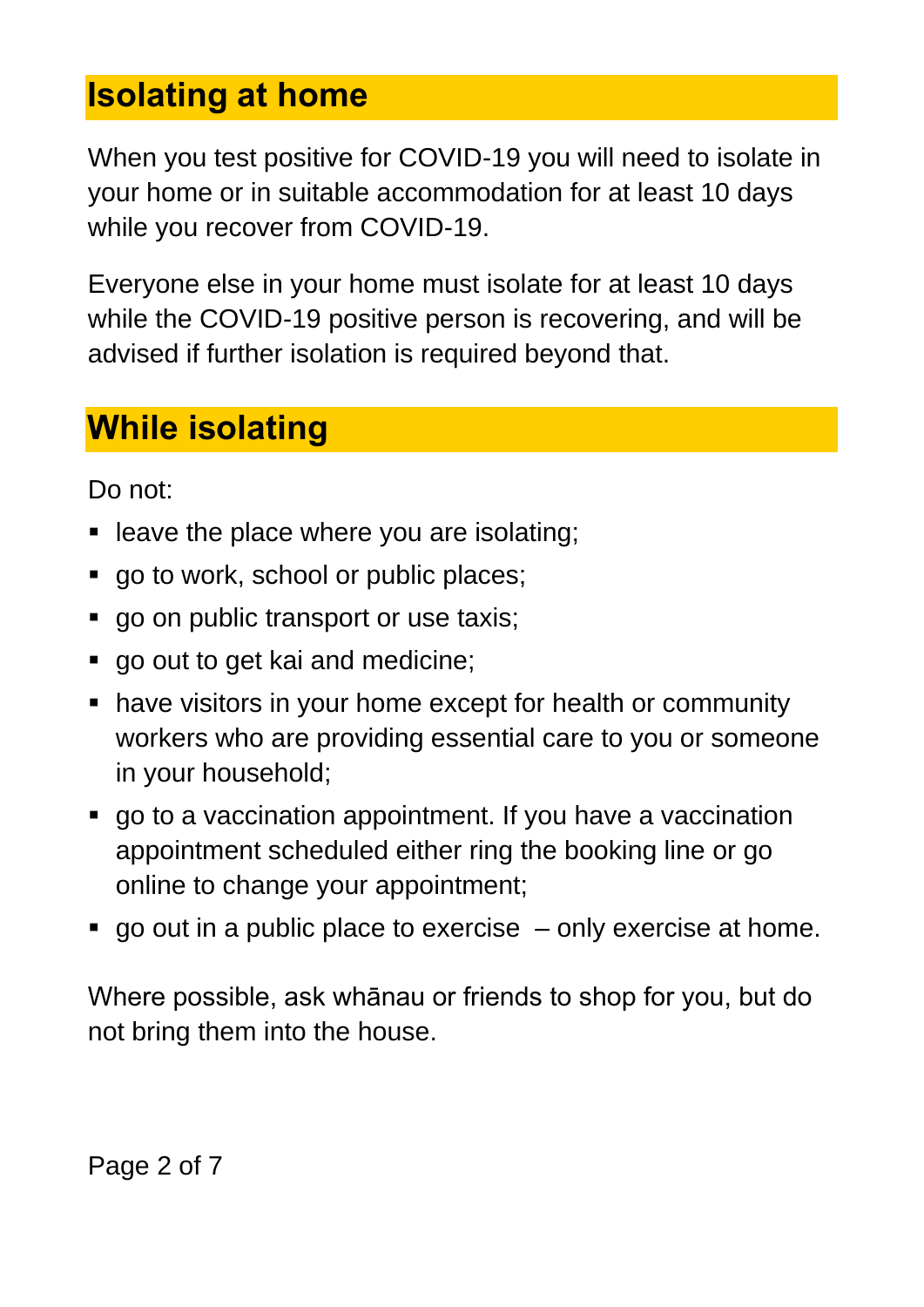If this is not possible, order supplies online. Make sure any deliveries are left outside your home for you to collect.

## **Health support while isolating**

It is normal to feel anxious or stressed about isolating with COVID-19.

You will be provided a health contact person, who will contact you often to make sure that you and your whānau are safe and supported, and given a telephone number for 24 hour health support.

Key points of contacts for health support may differ across the country. Your point of contact may be an individual or a team that could include your general practice, primary care provider or a local community care provider.

## **Extra support**

Many people will be able to manage with help from friends and whānau, but there is information and help available if you need it.

When you're told you need to isolate, you'll be asked if you need any support or help. Most people will be able to look after themselves. However, some people may need things like food and groceries.

Ministry of Social Development (MSD) is coordinating support, and connecting people with the right service to help them.

Page 3 of 7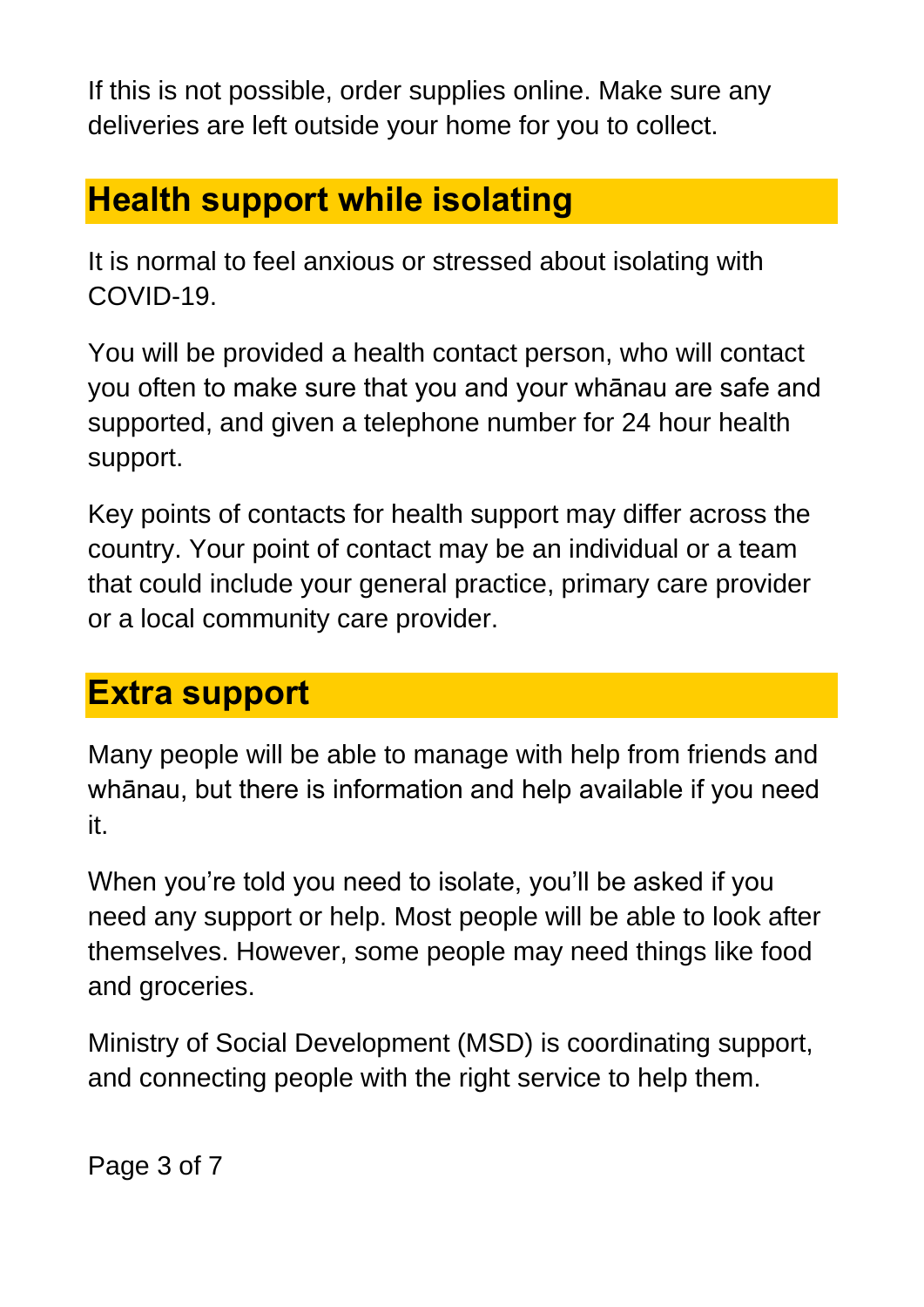If you need help, MSD will connect you with someone. They may be from a local community organisation a government agency or marae-based services or support that iwi have established.

They will call you to talk about how they can help - so you and your whānau get the support you need to isolate.

If you are isolating and need support, you can call the COVID Welfare Phone Line on 0800 512 337. It's open seven days a week.

## **If you can't work from home**

It's important you stay home until your test results come back. If you can't work while you are isolating, your employer may be able to apply for the Short-term Absence Payment to help them pay you.

If you test positive or need to isolate because you are a close contact, your employer may be able to apply for the Leave Support Scheme. It's to help them keep paying you if you can't work while isolating.

If you're self-employed and can't work while isolating, you can also apply for these payments.

More information can be found at [www.workandincome.govt.nz/employer-covid-support](http://www.workandincome.govt.nz/employer-covid-support)

Or phone [0800 559 009](tel:0800559009)

Page 4 of 7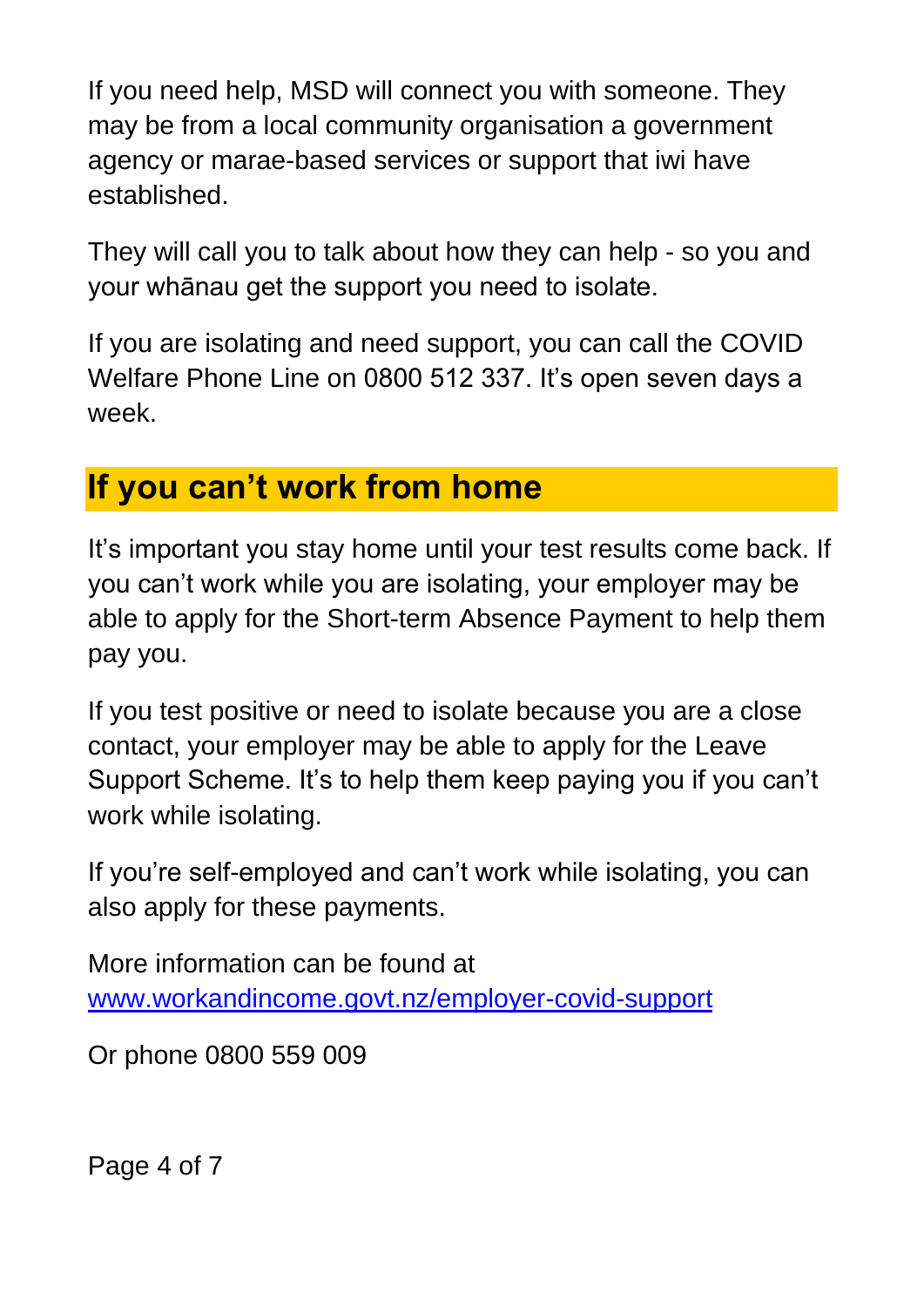## **Tips for keeping your whānau safe**

To help reduce the spread of COVID-19, you should:

- Stay away from others in your home as much as possible. If you can avoid sharing rooms or beds or preparing food for others this will help reduce the chances of spread of COVID-19.
- As much as possible, open windows and doors to allow air to flow through your house.
- Wipe down surfaces used by others like bathroom taps and kitchen benches with soap, water and a cloth.
- Do not share dishes and cutlery, towels and pillows. Please do your own laundry if possible.
- Wash your hands often and cough or sneeze into an elbow or a tissue.

#### **Medicines**

If you need medication, contact your GP or your local community pharmacy who will make arrangements for your medication to be safely delivered to your home.

## **Important things to remember**

Please make sure you answer your phone, even if it's a private number.

For health support, call your health contact. Call 111 if you need urgent help.

Page 5 of 7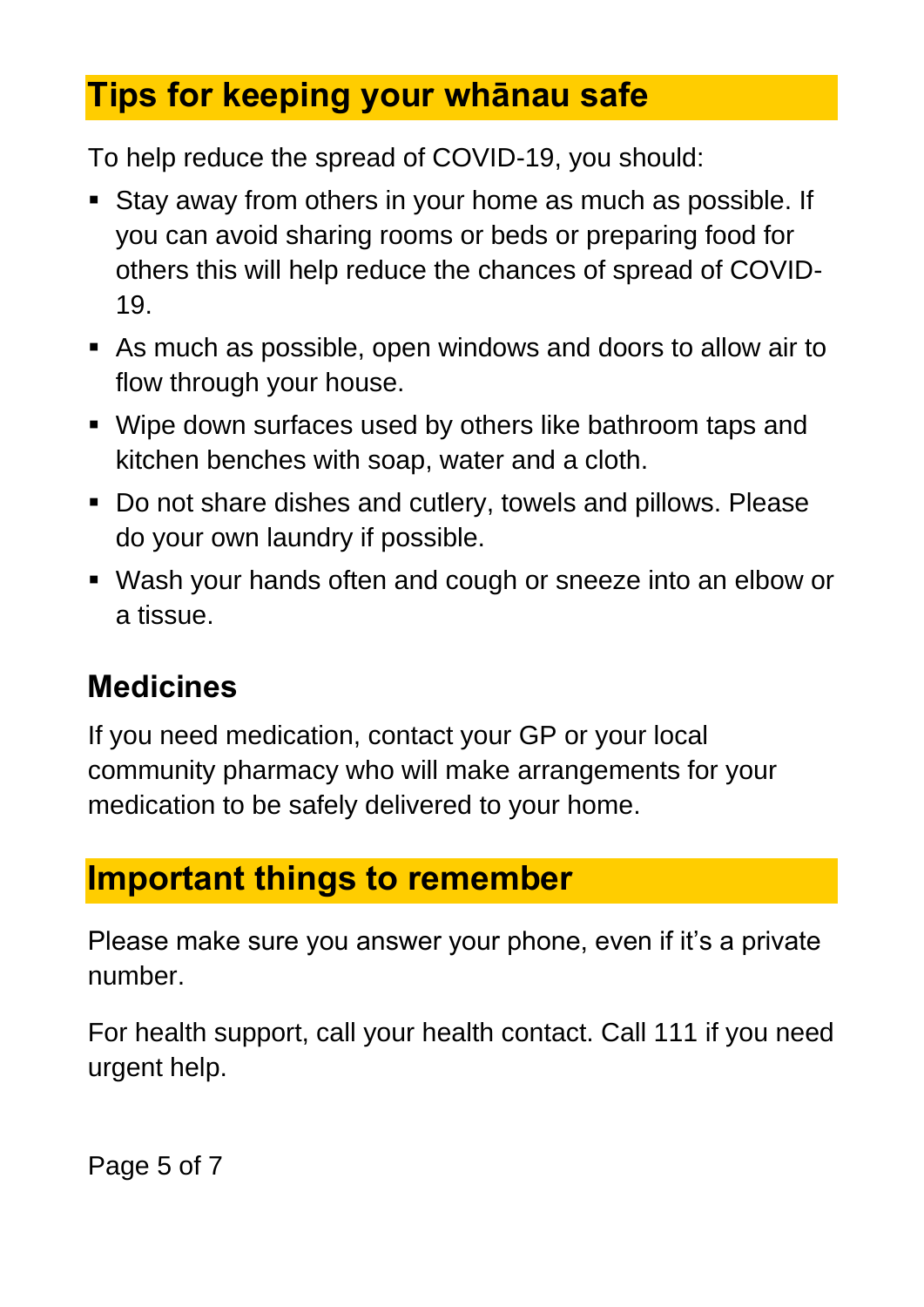Go to Covid19.govt.nz for more information. It's data free - you don't need data on your phone or device.

## **Health, welfare and wellbeing checks**

## **Day 1**

Someone will be in touch to let you know you have tested positive, and to provide support and information. Your immediate health, welfare and wellbeing needs will be discussed. This could be your GP, a social and wellbeing provider, a kaupapa Māori or Pacific provider, or the public health unit.

#### **Within 48 hours**

If you can safely stay in your home, you will receive a care pack containing advice on self-care and how to get better. It may include a pulse oximeter if you need one.

#### **Days 3–10**

If you are at low risk of experiencing severe COVID infection and have only mild symptoms, you will receive a virtual health check (probably a phone call) every second day.

If you have moderate symptoms or are considered more at risk, you will receive a daily virtual health check from your health provider.

If you need urgent medical help or can't breathe properly, call 111 immediately. Tell them you have COVID-19 when you ring.

Page 6 of 7